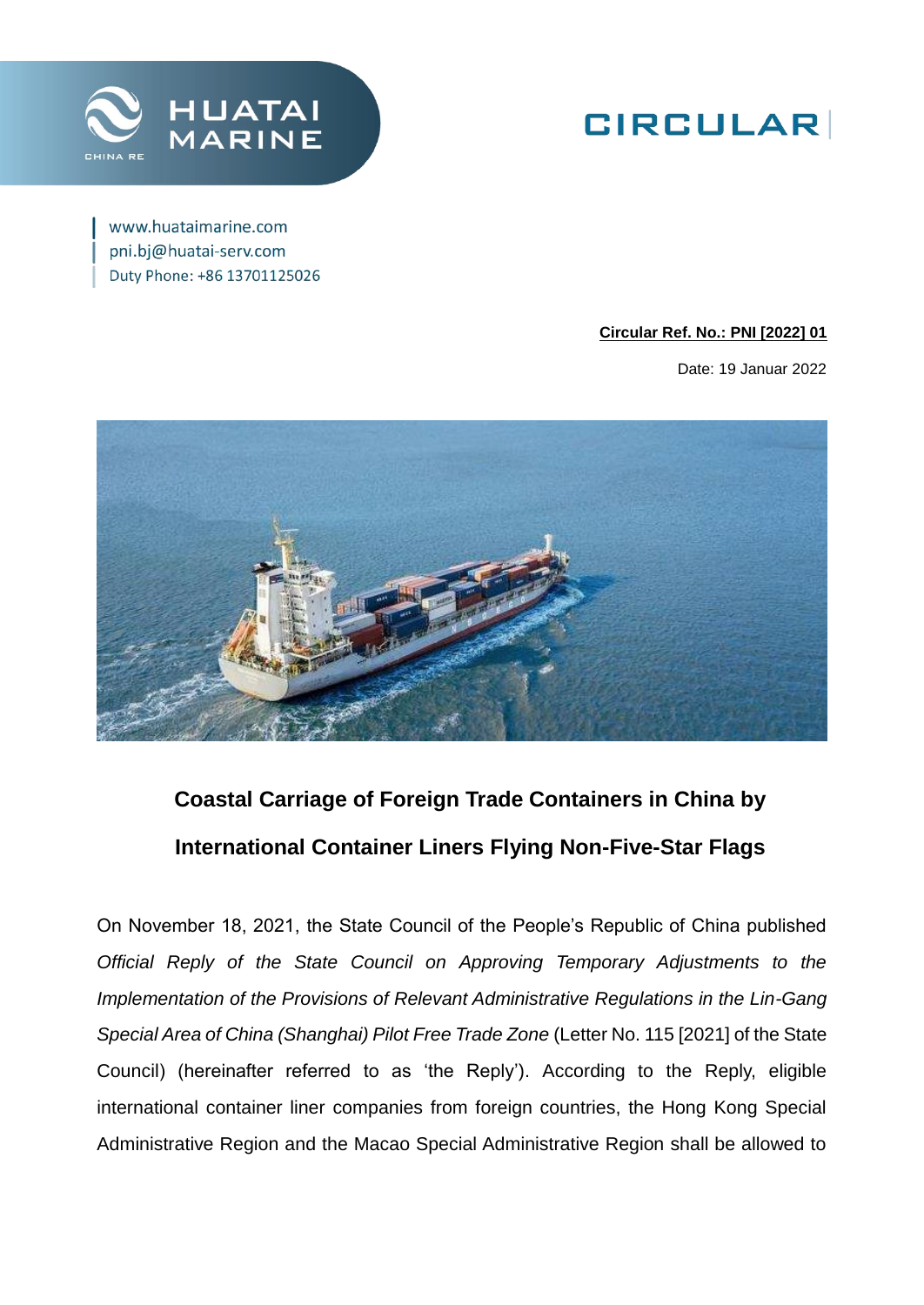conduct the pilot program of the coastal carriage of foreign trade containers, with the Yangshan Port Area of Shanghai Port as an international transshipment port, between Dalian Port, Tianjin Port, and Qingdao Port and the Yangshan Port Area of Shanghai Port, by using their wholly-owned or controlled vessels flying non-five-star flags engaged in international voyages. This pilot program will be effective until December 31, 2024.

On December 13, 2021, the Ministry of Transport of the People's Republic of China published *Announcement of the Ministry of Transport on the Implementation of the Pilot Program for the Costal Carriage by International Container Liners Flying Non-Five-Star Flags Owned or Controlled by Overseas International Liner Company* (hereinafter referred to as 'the Announcement').

#### **Background**

According to *the Regulation of the People's Republic of China on International Ocean Shipping* and *the Regulation on the Administration of Domestic Water Transport*, no foreign international shipping operator is allowed to operate the shipping business between Chinese ports.

Article 22 Paragraph 2 of *Regulation of the People's Republic of China on International Ocean Shipping* stipulates: "*Foreign international shipping operators may neither operate the shipping business between Chinese ports, nor operate the shipping business between Chinese ports in disguise by such means as using the rented Chinese vessels or shipping space or exchanging the shipping space.*"

Article 11 of *Regulation on the Administration of Domestic Water Transport* stipulates: *"No foreign enterprise, other economic organization, or individual may engage in water*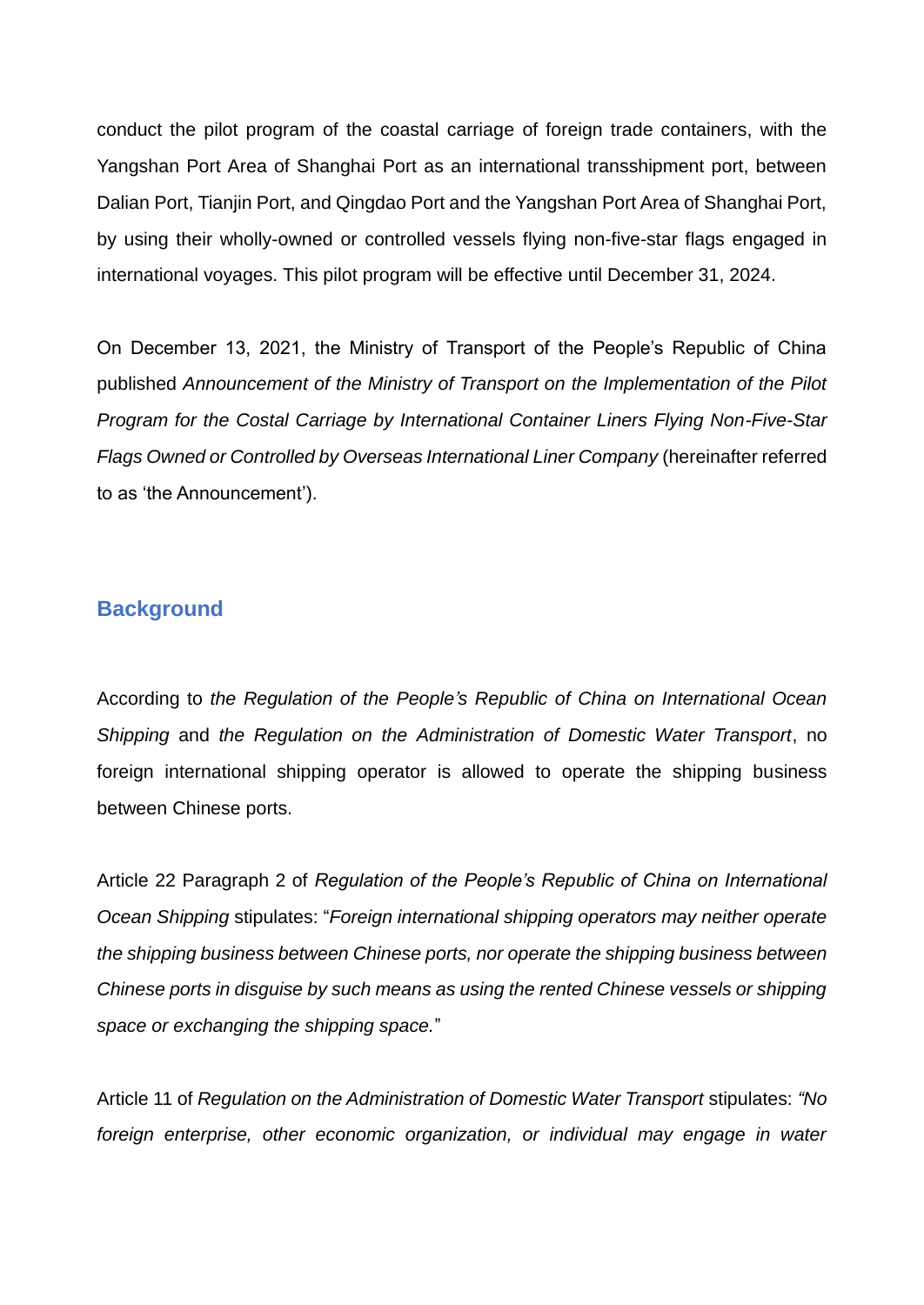*transport business, or engage in water transport business in a disguised form such as leasing a Chinese vessel or shipping space. Any enterprise, other economic organization, or individual in the Hong Kong Special Administrative Region, Macao Special Administrative Region, or Taiwan region shall be governed mutatis mutandis by the provisions of the preceding paragraph, except as otherwise prescribed by the State Council."*

The Reply by the State Counsel temporarily adjusted the above regulations and asked the appropriate departments of the State Council and the Shanghai Municipal People's Government shall, according to the aforesaid adjustments, accordingly adjust the rules and regulatory documents developed by these departments and this Municipality in a timely manner, and establish the management rules meeting the requirements of the pilot program.

Based on this requirement, the Ministry of Transport published the Announcement, setting detailed provisions for the qualifications on vessels and cargoes, application materials and procedures, etc.

#### **The Main Content of the Announcement**

#### **Qualification on Vessels and Cargoes**

- 1. Vessels shall be intercontinental ships operating on main routes.
- 2. Cargoes are confined to **foreign trade container cargoes**, of which **Through Bills of Lading** have been signed.
- 3. Principle of reciprocity shall be met, namely the places where the actual controller of the international container liner company is located, the actual registration place of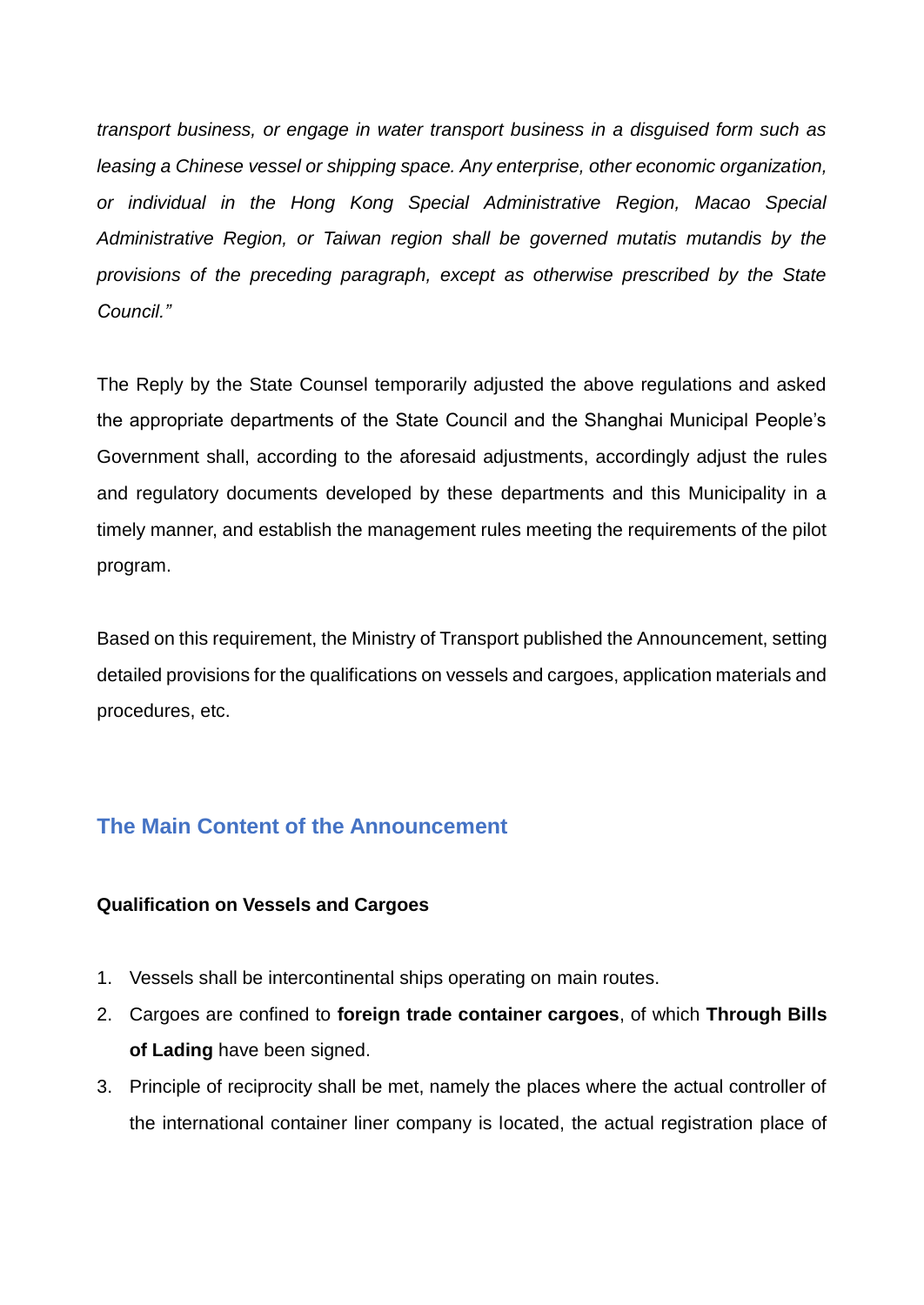business, the country/region where the vessel is registered, are clearly open to Chinese enterprises to conduct their coastal carriage of foreign trade containers.

#### **Application Procedures for Conduction of the Pilot Program**

- 1. Application Materials to the Ministry of Transport
- 1) *The Application Form for Overseas Container Liner Companies to Conduct the Pilot Program of the Coastal Carriage of Foreign Trade Containers by its Vessels Flying Non-Five-Star Flags* (see attachment 1);
- 2) Business registration documents and notarized documents of the international liner companies, copies of *Qualification Registration Certificate for International Liner Transportation*;
- 3) *Certificate of Registry*, *Certificate of Classification* for vessels intended to conduct coastal carriage of foreign trade containers, supporting documents to certify the ownership of the ships;
- 4) *Commitment Letter for Overseas Container Liner Companies to Conduct the Pilot Program of the Coastal Carriage of Foreign Trade Containers by its Vessels Flying Non-Five-Star Flags* (see attachment 2);
- 5) Supporting legal materials to prove that the places where the actual controller of the international container liner company is located, the actual registration place of business, the country/region where the vessel is registered are clearly open to Chinese enterprises to conduct their coastal carriage. In the absence of the legal documents, a statement of compliance is needed to prove the principle of reciprocity is met.
- 2. If the aforesaid materials are all in order, the Ministry of Transport will issue *Approval Letter for the Overseas Container Liner Companies to Conduct the Pilot Program of the Coastal Carriage of Foreign Trade Containers by its Vessels Flying Non-Five-Star Flags* (see attachment 3) within 20 days after receipt of the materials.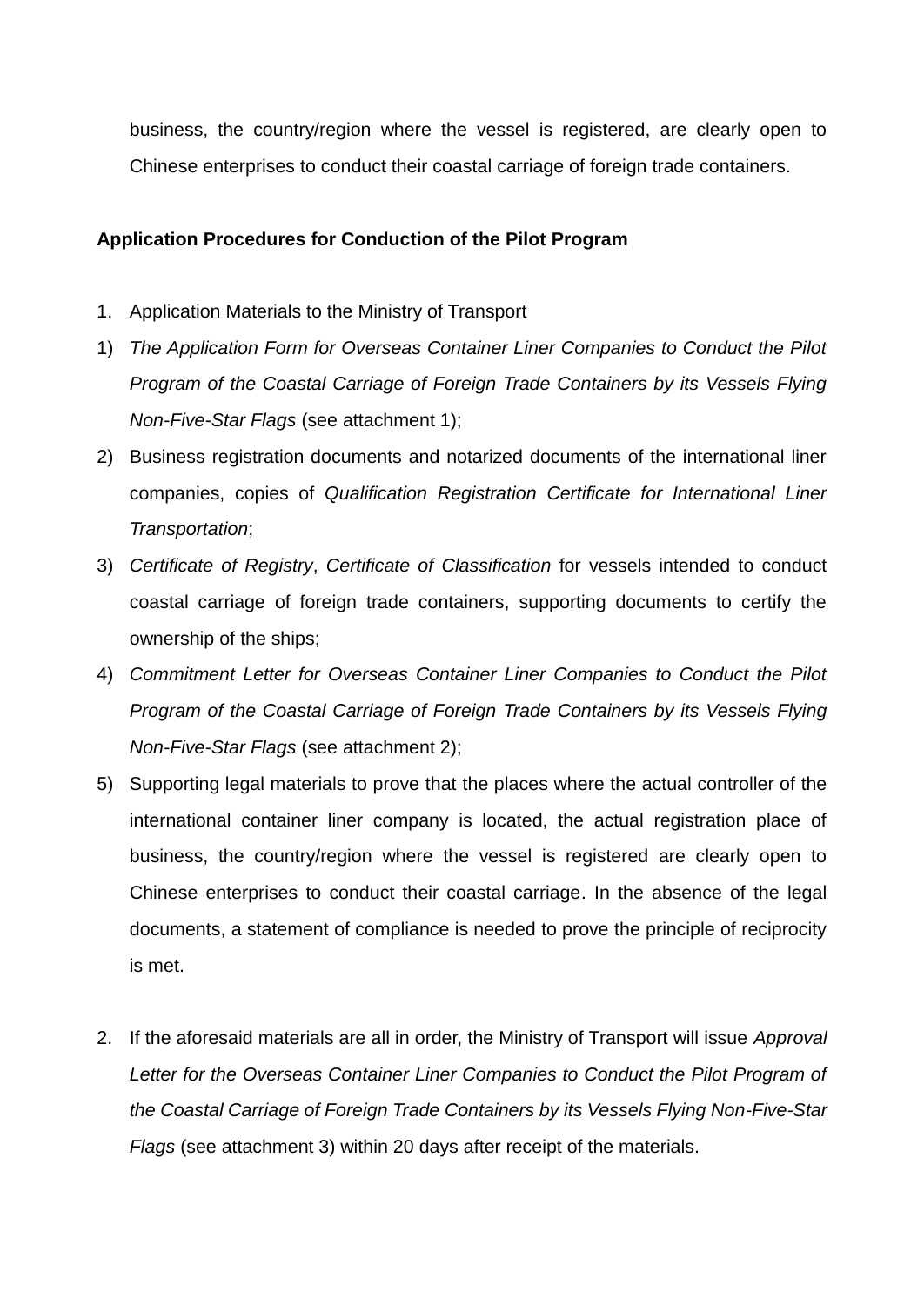Vessels flying non-five-star flags without approval shall not carry container cargoes between Chinese ports; including foreign trade container cargoes loaded at a Chinese port then export via a Chinese transshipment port, or transshipped into China via a domestic port and discharged at another Chinese port. In case of violation, punishment will be incurred according to Article 37 of *Regulation of the People's Republic of China on International Ocean Shipping.*

We hope the above is of assistance. Any query, please feel free to contact us.

Best regards,

CUI Jiyu

General Manager

#### *Attachments*

- 1. The Application Form for Overseas Container Liner Companies to Conduct the Pilot Program of the Coastal Carriage of Foreign Trade Containers by its Vessels Flying Non-Five-Star Flags
- 2. Commitment Letter for Overseas Container Liner Companies to Conduct the Pilot Program of the Coastal Carriage of Foreign Trade Containers by its Vessels Flying Non-Five-Star Flags
- 3. Approval Letter for the Overseas Container Liner Companies to Conduct the Pilot Program of the Coastal Carriage of Foreign Trade Containers by its Vessels Flying Non-Five-Star Flags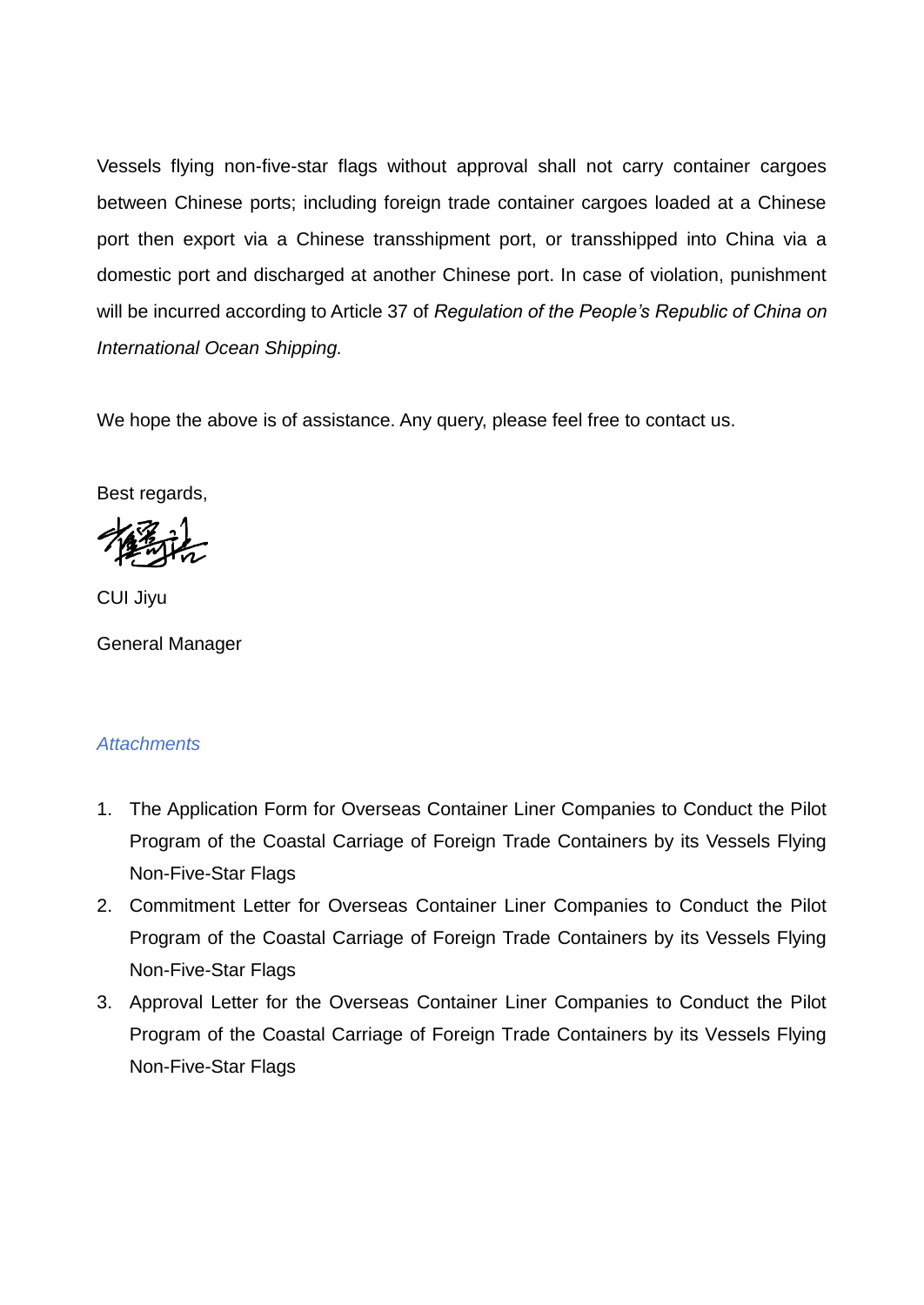## 境外国际集装箱班轮公司开展非五星旗 船舶沿海捎带业务试点申请表

# 申请备案人名称 《国际班轮运输经营资格登记证》号:MOC-ML 申请人注册地和 经营地 申请人实际 控制人所在地 申请事项 列明申请事项内容,如挂靠港口、航线,投入船舶名称、船籍 等。 盖章 年 月 日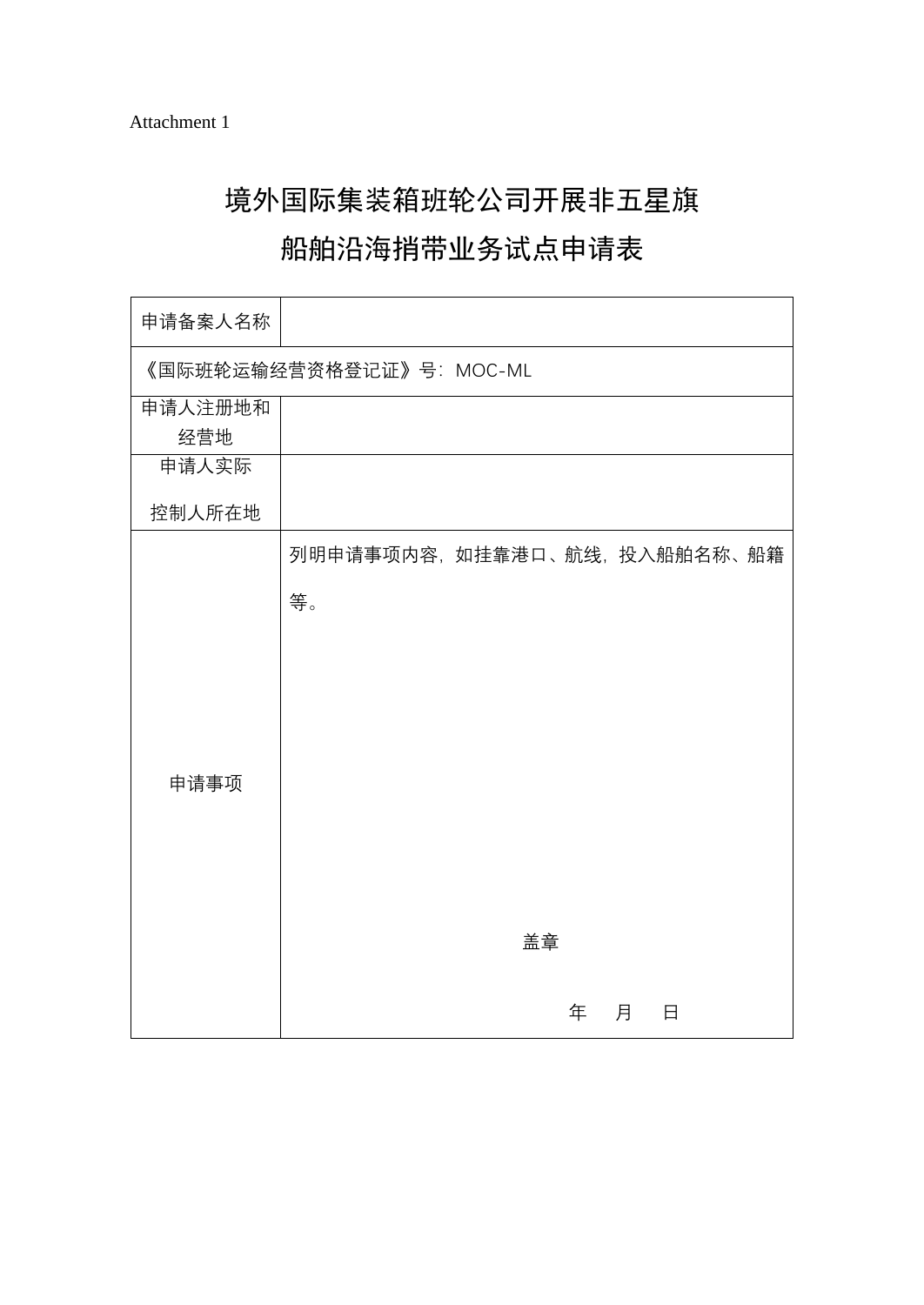## 境外国际集装箱班轮公司开展非五星旗 船舶沿海捎带业务试点承诺书

我公司申请开展非五星旗船舶沿海捎带业务试点的船舶为: XXX、XXX

我公司承诺:

- 一、申请开展非五星旗船舶沿海捎带业务试点的船舶为洲际远洋干线船舶。
- 二、捎带的集装箱货物为我公司已签发全程提单的外贸集装箱货物。

この こうしょう しょうしょう こうしょう 金金 こうしょう

年 月 日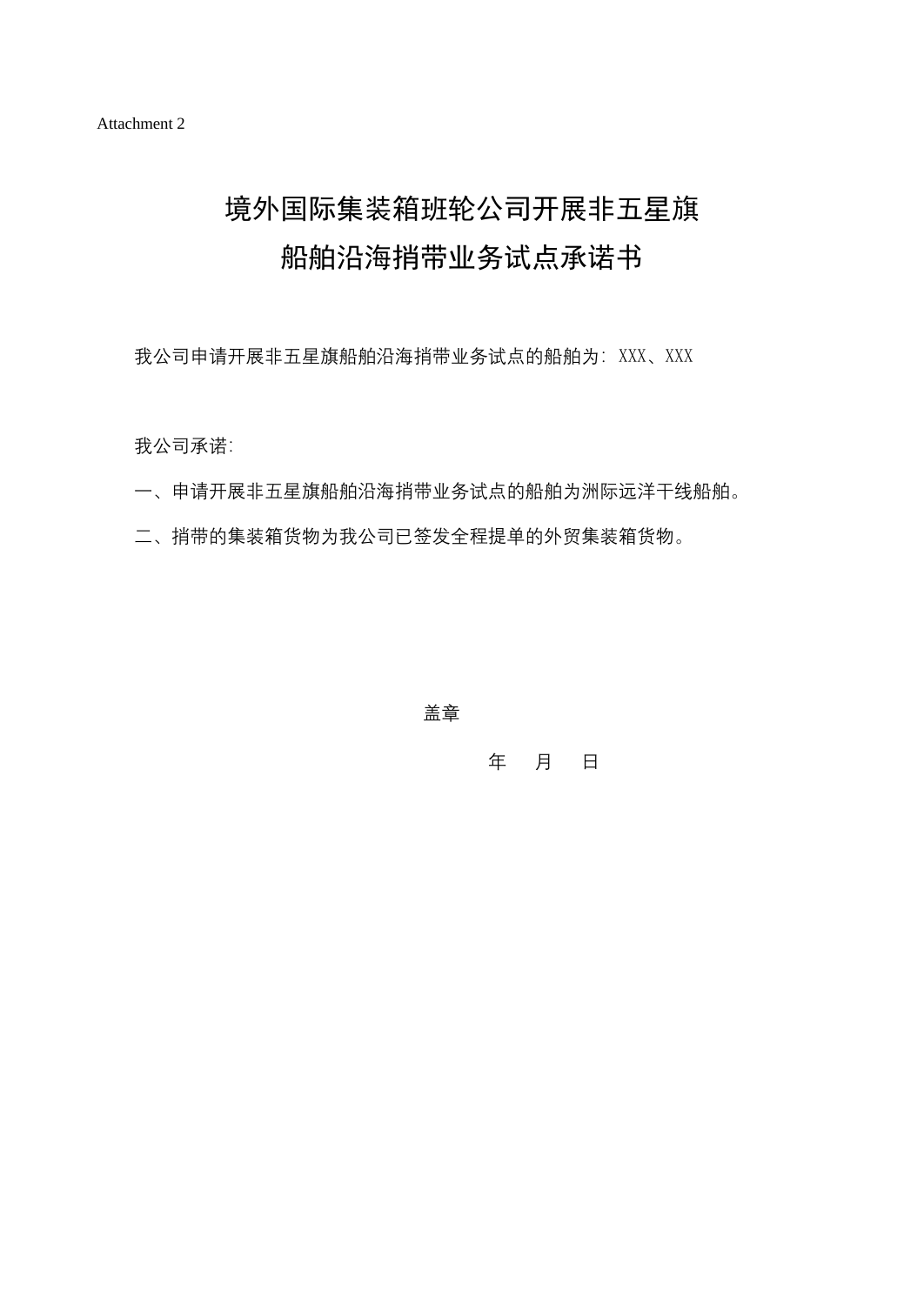## 境外国际集装箱班轮公司开展非五星旗

### 船舶沿海捎带业务试点批准书

| 编号: 交水 FR (202) 号                   |  |  |  |  |  |  |
|-------------------------------------|--|--|--|--|--|--|
| 申请人名称:                              |  |  |  |  |  |  |
| 《国际班轮运输经营资格登记证》号: MOC-ML            |  |  |  |  |  |  |
| 根据《交通运输部关于开展境外国际集装箱班轮公司非五星旗国际航行船舶   |  |  |  |  |  |  |
| 沿海捎带业务试点的公告》及有关规定,本机关对下列事项予以批准:     |  |  |  |  |  |  |
| XXX公司全资或控股拥有并经营的"XXX"轮等X艘非五星旗国际航行船舶 |  |  |  |  |  |  |
| 开展XX、XX港与上海港洋山港区之间的外贸集装箱沿海捎带业务试点。   |  |  |  |  |  |  |
| 附:开展沿海捎带业务试点的非五星旗船舶清单               |  |  |  |  |  |  |
| 批准机关盖章                              |  |  |  |  |  |  |
| こうしょう 年の月 しょうほう<br>$\Box$           |  |  |  |  |  |  |
|                                     |  |  |  |  |  |  |